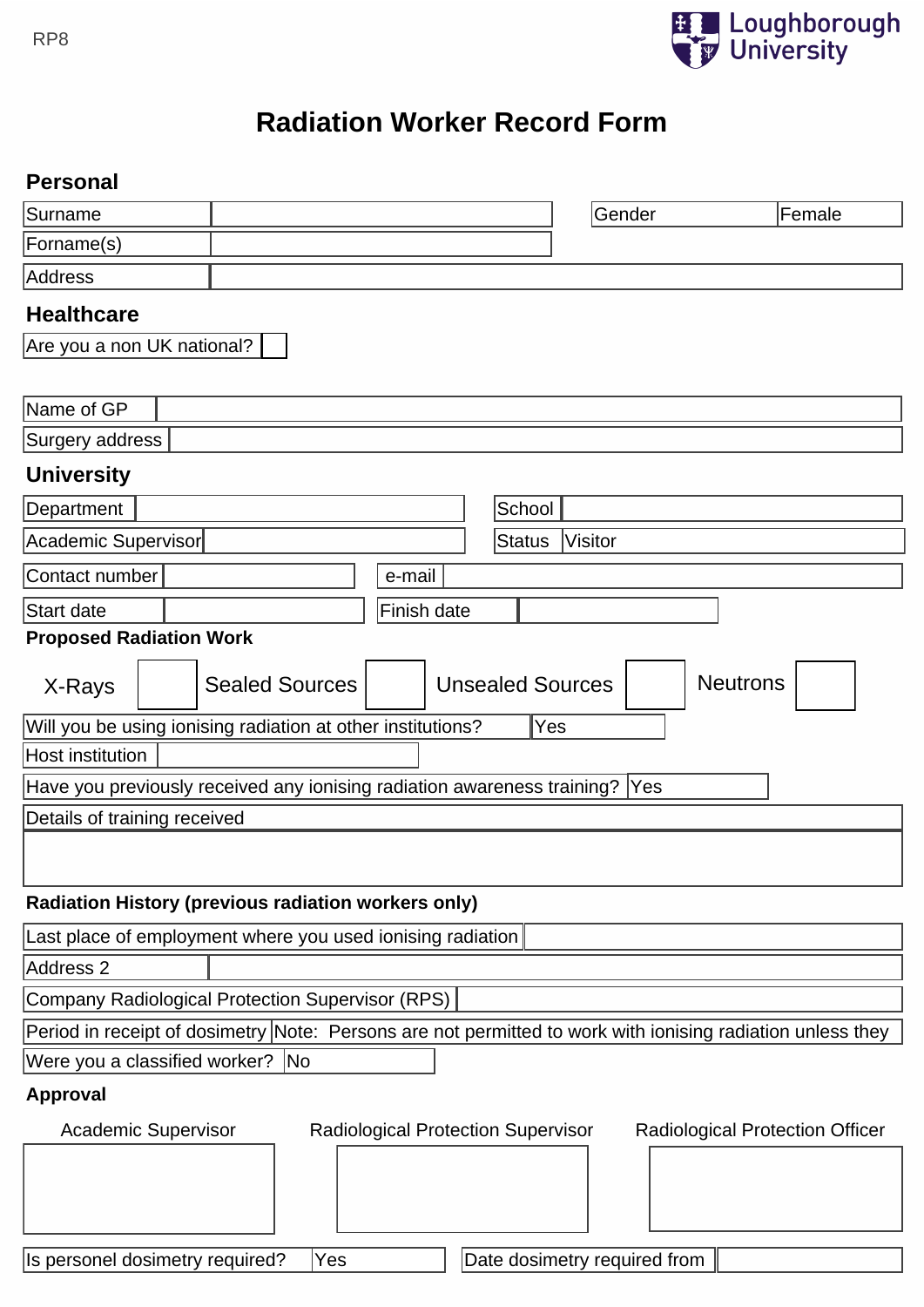Note: Persons are not permitted to work with ionising radiation unless they are in receipt of personal dosimetry where required, are conversant with the Local Rules for the safe use of radiation and have the written permission of the University Radiation Protection Officer. Furthermore, it is a requirement that persons attend appropriate radiation awareness/ refresher training as directed.

# **Privacy Policy**

LOUGHBOROUGH UNIVERSITY

**PRIVACY NOTICE - Radiation Workers** 

Here at Loughborough University we take the protection of your data and your privacy seriously and this part of our website provides information on what personal data we collect; how and why we collect it; how we store it and for how long we keep it. This Notice will also explain how we look after your data and protect your rights in accordance with the relevant data protection legislation.

Further information and quidance on the University's approach to personal information can be found at the University's Information Governance webpages at http://www.lboro.ac.uk/services/registry/information-governance/.

**Radiation Workers** 

What personal information do we hold about you? Name, address and GP details

Why do we collect your information? For provision of dosimetry and radiation exposure

Who has access to your data at the University? **RPO** 

Who do we share your data with outside the University? Approved dosimetry service

How long do we keep your information? 40 vears

General

Loughborough University does not sell your data to third parties or other organisations.

From time to time, Loughborough University will use your personal data to conduct analysis that will provide useful information.

Who can I contact?

If you have a general question about how related data is used, please do contact us. You can contact J.M.Turner@lboro.ac.uk. Please also contact this email if you have a concern or complaint about how your data is being handled.

If you have any questions more generally regarding Data Protection at the University, then please do contact the Data Protection Officer on dp@lboro.ac.uk or write to The Data Protection Officer at Academic Registry, Loughborough University, Loughborough, Leics, UK LE11 3TU.

You may find additional useful information and the answer to your query on our Information Governance webpages at http://www.lboro.ac.uk/services/registry/information-governance/

## **Complaints about Data Protection**

If you have taken steps to have a concern or complaint about Loughborough University's handling of data resolved but are still not satisfied you have a right to lodge a complaint with the Information Commissioner's Office (ico), who are the relevant regulator for data privacy and protection matters. The ico can be contacted at Wycliffe House, Water Lane, Wilmslow, SK9 5AF and your will find more information at https://ico.org.uk.

### Updates to this policy

This section was last updated in <insert date>. It is reviewed as necessary. If there are significant changes in the processing of your personal data which will impact you, we will act to inform your directly